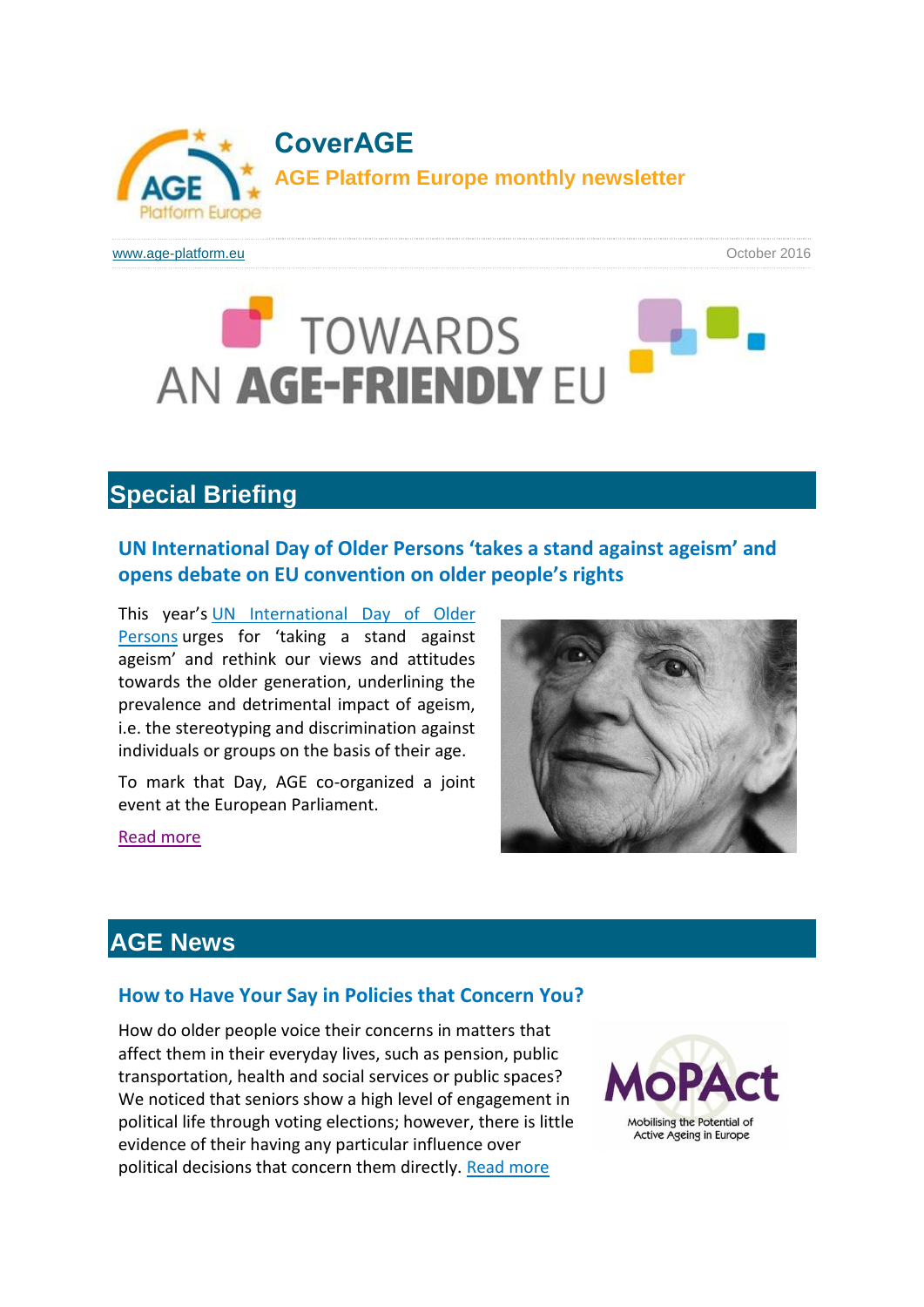# **AGE [co-produces](http://www.age-platform.eu/policy-work/news/age-co-produces-information-leaflet-contactless-payment-all-eu-languages) information leaflet on contactless payment in all EU [languages](http://www.age-platform.eu/policy-work/news/age-co-produces-information-leaflet-contactless-payment-all-eu-languages)**



A 2-page [leaflet](http://www.age-platform.eu/sites/default/files/EN_contactless_leaflet.pdf) providing basic information on contactless payments has been produced in all EU languages by the retail and consumer organisation BEUC in cooperation with AGE Platform Europe and payment service providers. Read [more](http://www.age-platform.eu/policy-work/news/age-co-produces-information-leaflet-contactless-payment-all-eu-languages)

# **AGE signs common [statement](http://www.age-platform.eu/policy-work/news/age-signs-common-statement-calling-new-europe-people-planet-and-prosperity-all) calling for 'A new Europe for people, planet and [prosperity](http://www.age-platform.eu/policy-work/news/age-signs-common-statement-calling-new-europe-people-planet-and-prosperity-all) for all'**

AGE Platform Europe is part of the 177 signatories of a common statement drafted on the initiative of WWF, CONCORD, ETUC and European Youth Forum. Ahead of the EU27 Summit in Bratislava on 16 September 2016, the statement calls for acting together to build a renewed Europe... Read [more](http://www.age-platform.eu/policy-work/news/age-signs-common-statement-calling-new-europe-people-planet-and-prosperity-all)



### **Members' news**

## **OKRA flashmob marks Older [Persons'International](http://www.age-platform.eu/age-member-news/okra-flashmob-marks-older-personsinternational-day-and-shows-worldwide-solidarity) Day and shows**

#### **[worldwide](http://www.age-platform.eu/age-member-news/okra-flashmob-marks-older-personsinternational-day-and-shows-worldwide-solidarity) solidarity**

To mark the International Day of Older Persons on 1stOctober 2016, the Belgium organisation [OKRA](http://www.okra.be/) organised together with the NGO [Wereldsolidariteit](https://www.wereldsolidariteit.be/) een flashmob in the central station of Antwerpen. [Read more](http://www.age-platform.eu/age-member-news/okra-flashmob-marks-older-personsinternational-day-and-shows-worldwide-solidarity)



## **Belgian [organisations](http://www.age-platform.eu/age-member-news/belgian-organisations-joined-together-celebrate-older-persons-international-day) joined together to celebrate Older Person's**

### **[International](http://www.age-platform.eu/age-member-news/belgian-organisations-joined-together-celebrate-older-persons-international-day) Day**

On Friday 30 September, the Belgian organisation le[sAînés](http://www.aines-cdh.be/)  [du CD/H](http://www.aines-cdh.be/) celebrated the International Day of Older Persons together with the [CD/V seniors](http://www.cdenv.be/) at the Flemish Parliament in Brussels to discuss age discrimination and elder abuse. [Read more](http://www.age-platform.eu/age-member-news/belgian-organisations-joined-together-celebrate-older-persons-international-day)

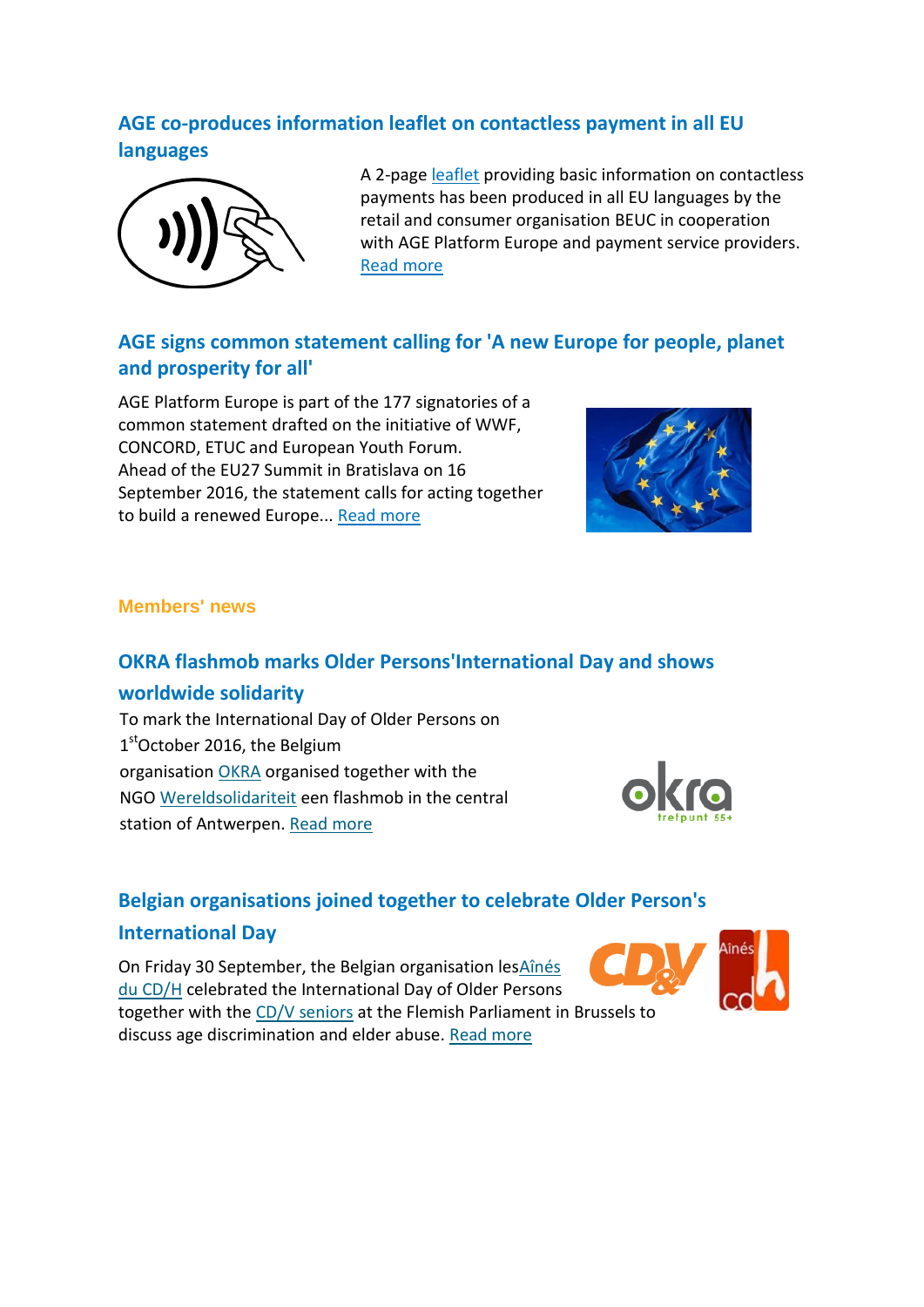## **[Entr'âges](http://www.age-platform.eu/age-member-news/entr%C3%A2ges-recruite) recruite**

L'organisation belge *[Entr'âges](http://www.entrages.be/site/)* recrute un(e) Directeur(-trice) à mitemps et un(e) secrétaire à temps plein pour son bureau situé à Bruxelles.



[Cliquer ici pour plus d'informations](http://www.age-platform.eu/age-member-news/entr%C3%A2ges-recruite)

# **Other News**

### **UN Human Rights Council renews mandate of [Independent](http://www.age-platform.eu/policy-work/news/un-human-rights-council-renews-mandate-independent-expert-another-term) Expert for another**

#### **[term](http://www.age-platform.eu/policy-work/news/un-human-rights-council-renews-mandate-independent-expert-another-term)**

The UN Human Rights Council extended last week the mandate of the Independent Expert on the enjoyment of all human rights by older persons for another 3 years. Ms. Kornfeld-Matte was appointed in 2014 as the first UN Independent Expert focusing on the particular human rights challenges faced by older persons. [Read more](http://www.age-platform.eu/policy-work/news/un-human-rights-council-renews-mandate-independent-expert-another-term)



# **Off to Spas highlights its findings for [wellness-related](http://www.age-platform.eu/policy-work/news/spas-highlights-its-findings-wellness-related-tourism-targeting-55) tourism targeting 55+**



The [OFF to SPAS](http://offtospas.eu/) project holds its **international conference and workshop** on 18-19-20 November 2016 in the town of Hévíz in Hungary. The conference is integrated into the annual meeting of the Hungarian Balneological Assocation[. Read more](http://www.age-platform.eu/policy-work/news/spas-highlights-its-findings-wellness-related-tourism-targeting-55)

# **[Age-Friendly](http://www.age-platform.eu/policy-work/news/age-friendly-ireland-invites-you-its-conference-age-friendly-environments-europe) Ireland invites you to its conference on Age-Friendly [Environments](http://www.age-platform.eu/policy-work/news/age-friendly-ireland-invites-you-its-conference-age-friendly-environments-europe) in Europe**

This two-day conference, taking place on 25-26 October in Dublin, will offer an opportunity to explore how we can increase our capacity to deliver an Age Friendly Europe. The conference will be highly interactive and will address a number of key issues...



[Read more](http://www.age-platform.eu/policy-work/news/age-friendly-ireland-invites-you-its-conference-age-friendly-environments-europe)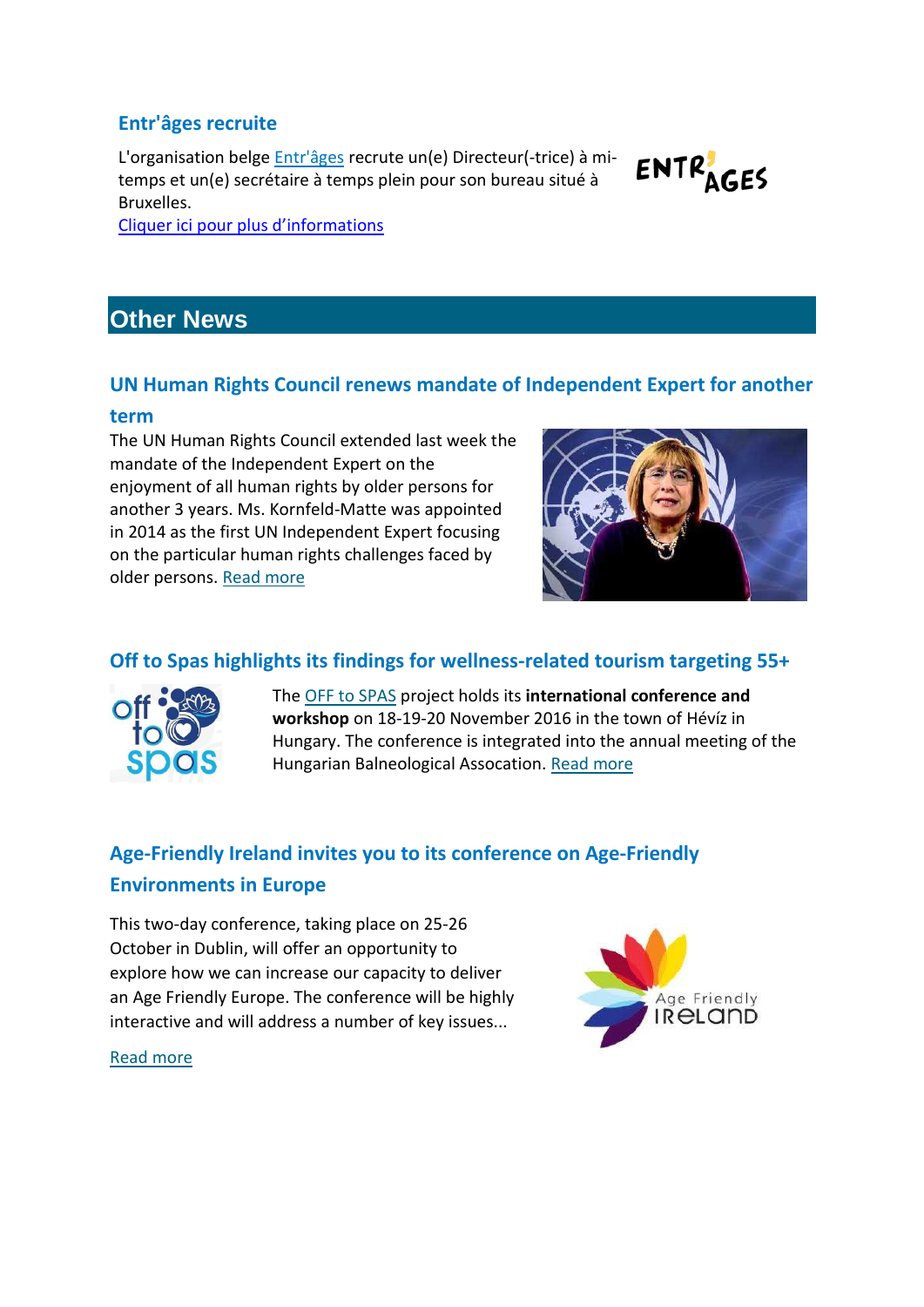# **Share your views on Silver [Economy](http://www.age-platform.eu/policy-work/news/share-your-views-silver-economy-eu-study) for an EU [study](http://www.age-platform.eu/policy-work/news/share-your-views-silver-economy-eu-study)**

The European Commission is conducting an open study on Europe's Silver Economy and is inviting experts and the public to share ideas on how to support new business ideas in an ageing society.



#### [Read more](http://www.age-platform.eu/policy-work/news/share-your-views-silver-economy-eu-study)

## **Join WHO global [campaign](http://www.age-platform.eu/policy-work/news/join-who-global-campaign-against-ageism) against ageism**



October 1 is the United Nations International Day of Older Persons. The theme for this year's day is **"Take A Stand Against Ageism"**. Ageism, the stereotyping and discrimination against people on the basis of age, is a serious social prejudice with significant consequences for older people.

#### [Read more](http://www.age-platform.eu/policy-work/news/join-who-global-campaign-against-ageism)

# **Active 80+ publishes handbooks and [recommendations](http://www.age-platform.eu/policy-work/news/active-80-publishes-handbooks-and-recommendations-greater-social-participation-very) for greater social [participation](http://www.age-platform.eu/policy-work/news/active-80-publishes-handbooks-and-recommendations-greater-social-participation-very) in very old age**

Coming to an end in September 2016, the Active 80+ project has published its final outcome: a [handbook for trainers,](http://www.act-80plus.eu/wp-content/uploads/2016/08/Trainingshandbuch_1.7.16_onlineversion.pdf) a [handbook](http://www.act-80plus.eu/wp-content/uploads/2016/08/Handbook_Pract_englishformats_singlepages_compressed.pdf)  [for practitioners](http://www.act-80plus.eu/wp-content/uploads/2016/08/Handbook_Pract_englishformats_singlepages_compressed.pdf) and [policy recommendations.](http://www.act-80plus.eu/wp-content/uploads/2016/08/Policy_Recommendations_english_formats_singlepages.pdf)



#### [Read more](http://www.age-platform.eu/policy-work/news/active-80-publishes-handbooks-and-recommendations-greater-social-participation-very)

## **A step further for [age-friendly](http://www.age-platform.eu/policy-work/news/step-further-age-friendly-cities-france) cities in France**



On 6th September 2016 the French-speaking network of age-friendly cities [\(Réseau Francophone des Villes Amies des Aînés](http://www.villesamiesdesaines-rf.fr/) – RFVAA) signed a convention with the French Ministry of State in charge of older persons and independent living.

**[Read more](http://www.age-platform.eu/policy-work/news/step-further-age-friendly-cities-france)**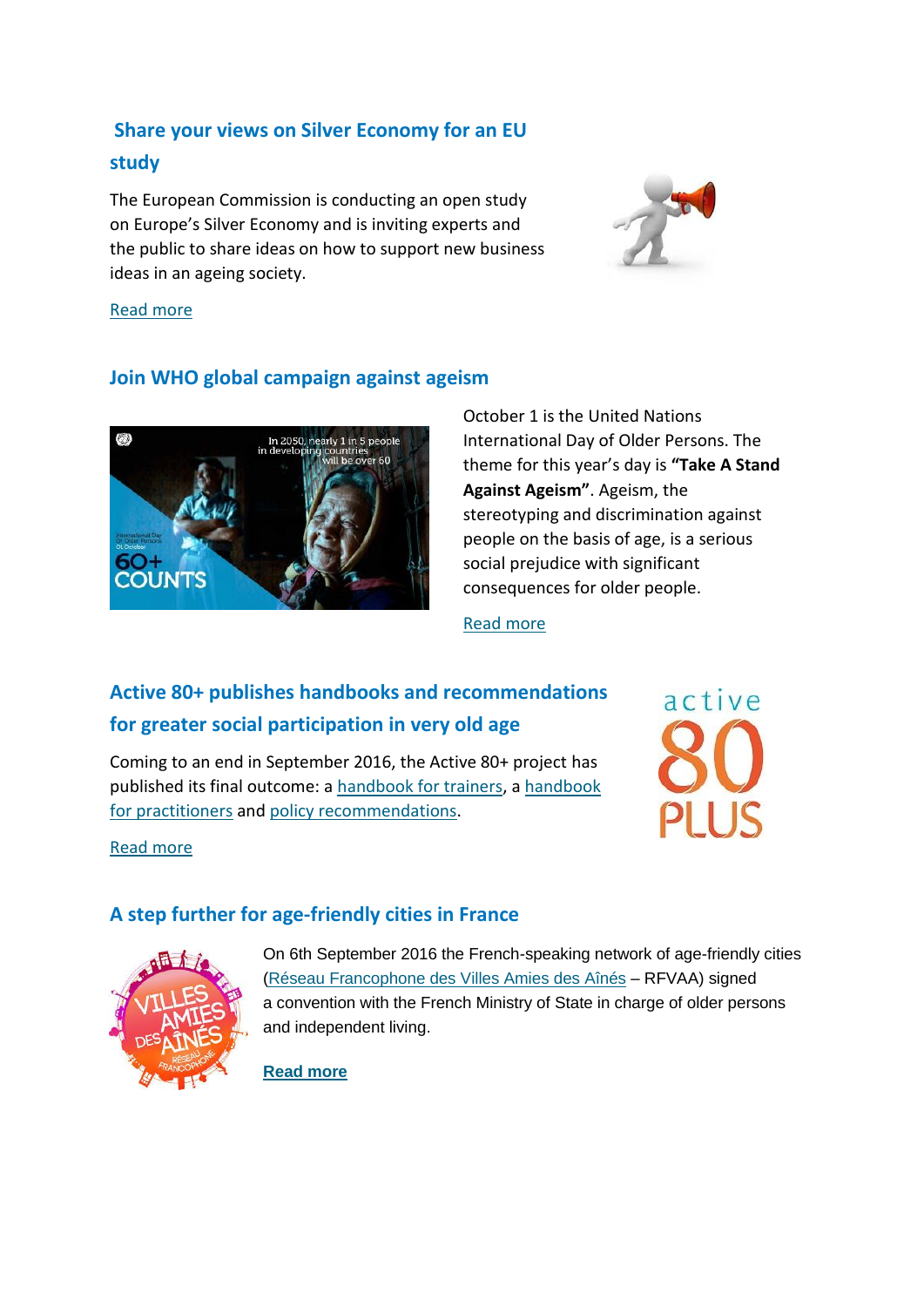#### **Good Practices**

## **French Red Cross provide [Alzheimer](http://www.age-platform.eu/good-practice/french-red-cross-provide-alzheimer-patients-bracelets-greater-autonomy) patients with bracelets for greater [autonomy](http://www.age-platform.eu/good-practice/french-red-cross-provide-alzheimer-patients-bracelets-greater-autonomy)**

The French Red Cross has just partnered with Bluelinea, an operator for connected lifestyle devices supporting dependent older persons in their homes, to provide persons with Alzheimer disease with a GPS bracelet which will enable them to move around more safely. [Read more](http://www.age-platform.eu/good-practice/french-red-cross-provide-alzheimer-patients-bracelets-greater-autonomy)

### **UK airport launches first [dementia-friendly](http://www.age-platform.eu/good-practice/uk-airport-launches-first-dementia-friendly-training-programme) training programme**

Heathrow Airport partners with the UK organisation [Alzheimer's Society](https://www.alzheimers.org.uk/) to provide better assistance to travelers with dementia. The UK airport has launched a programme to train its staff on how to help travelers suffering from cognitive decline. [Read more](http://www.age-platform.eu/good-practice/uk-airport-launches-first-dementia-friendly-training-programme)



# **Upcoming Conferences**

- **Increasing Capacity for Age-Friendly [Environments](http://www.age-platform.eu/event/increasing-capacity-age-friendly-environments-europe-action-agenda-european-cities-and) in Europe: An Action Agenda for European Cities and [Communities,](http://www.age-platform.eu/event/increasing-capacity-age-friendly-environments-europe-action-agenda-european-cities-and)** *25 October, Dublin, Ireland*
- **DOREMI project final [conference,](http://www.age-platform.eu/event/doremi-project-final-conference)** *25 October, Brussels, Belgium*
- **Active, Healthy Ageing in the EU: Growing the Silver Economy through [Innovation](http://www.age-platform.eu/event/active-healthy-ageing-eu-growing-silver-economy-through-innovation-and-partnership) and [Partnership,](http://www.age-platform.eu/event/active-healthy-ageing-eu-growing-silver-economy-through-innovation-and-partnership)** *26 October, Brussels, Belgium*
- **European Public Health [Conference:](http://www.age-platform.eu/event/european-public-health-conference-all-health-and-health-all) 'All for Health and Health for All',** *9 November, Vienna, Austria*

# **Publications**

## **A look at the lives of the [elderly](http://www.age-platform.eu/publications/look-lives-elderly-eu-today) in the EU today**

*A look at the lives of the elderly in the EU today* is a new web tool released by Eurostat, the statistical office of the European Union, which provides data on the older population across EU countries (share of general population, life expenctancy and healthy life expectancy, travelling... Read [more](http://www.age-platform.eu/publications/look-lives-elderly-eu-today)